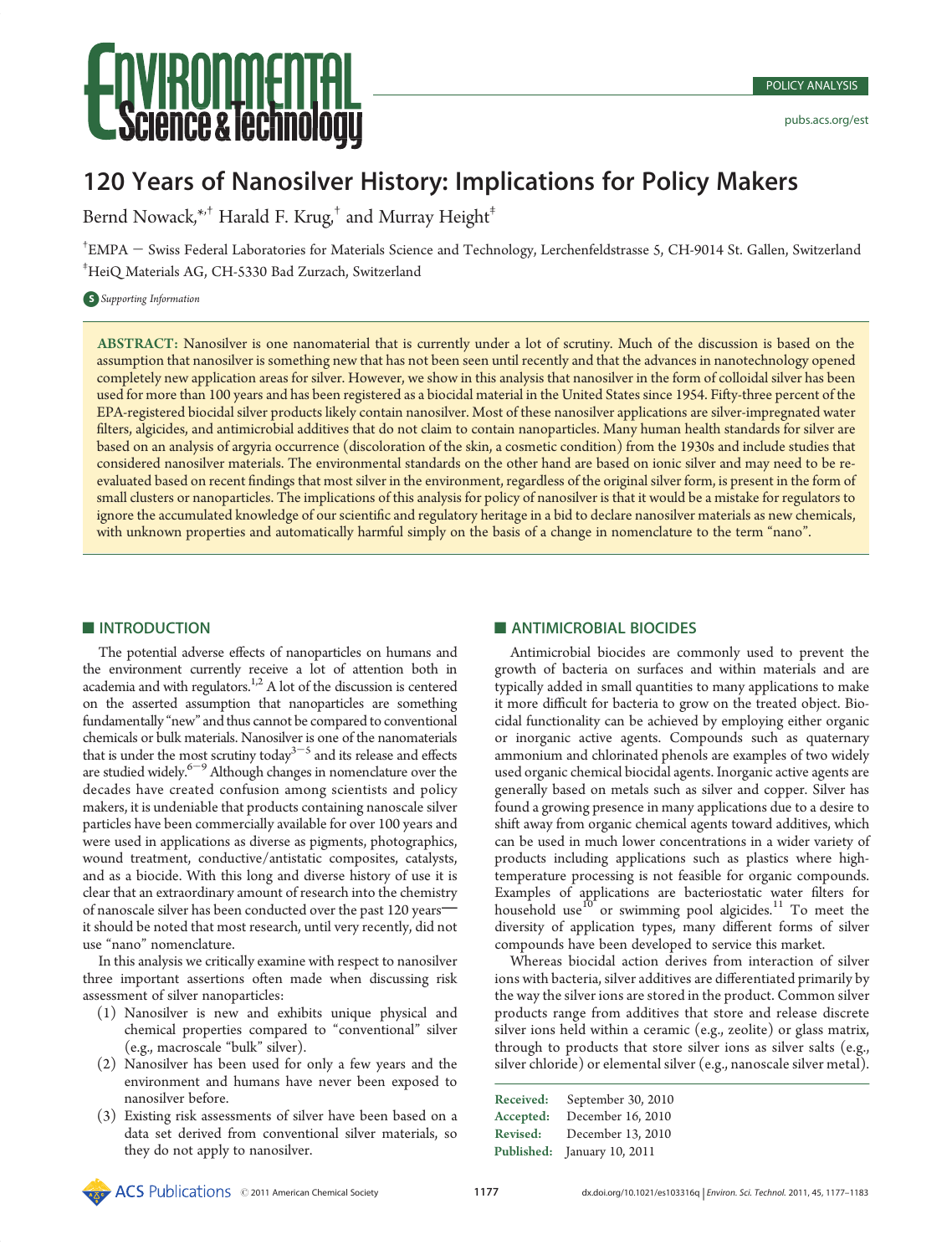

Figure 1. Silver release and amount of silver required in products for different biocidal silver formulations.

Upon contact with moisture, silver ions are released from the additive and the object treated with the additive. The biocidal potency of a silver additive is therefore directly related to the potential for releasing silver ions. $^{12,13}$  However, in the case of free nanosilver particles the interactions can potentially be more complex, and catalytic reactions on the particle surface that can change as a function of size and shape of the nanoparticles can complicate the system.<sup>14</sup> It should be noted, however, that most commercial applications of nanosilver involve embedding the particles within a matrix such as a plastic or a coating.

There are two clear "bookends" for illustrating the extremes of the potential for silver ion release from silver substances: namely silver sulfide (highly insoluble, hence a low potential for silver ion release) and silver nitrate (completely soluble, maximum potential for silver ion release). The release potential of different silver materials can be distributed between the silver sulfide and silver nitrate extremes (Figure 1). Materials that store discrete silver ions in a matrix show a high potential for releasing silver ions, only marginally less than silver nitrate. Silver salts such as silver chloride show a lower release potential than the ion-based materials and so are positioned further from silver nitrate. At the other extreme, bulk silver metal (e.g., silver ingot) releases silver ions to a small extent and so has a potential closer to the silver sulfide extreme. As the size of silver metal is decreased from bulk through to micrometer-sized particles through to nanosized particles, the potential for releasing silver ions increases because of increasing surface availability per mass of silver and because both the solubility and dissolution kinetics of silver may vary as a function of size as silver metal size decreases. Therefore the potential for releasing silver ions increases and so the behavior moves away from the silver sulfide bookend toward silver nitrate. It is important to note that while the tendency for higher silver ion release improves with smaller silver particle size, the silver salts and silver-ion materials still show higher potential and antimicrobial activity than the nanosized silver metal materials.<sup>12</sup>

# **HISTORY OF NANOSILVER PRODUCTION AND USE**

One of the standard definitions of nanotechnology encompasses "research and technology development at the atomic, molecular, or macromolecular levels using a length scale of approximately  $1-100$  nm in any dimension; the creation and use of structures, devices, and systems that have novel properties and functions because of their small size, and the ability to control or manipulate matter on an atomic scale."<sup>15</sup> The unintentional formation of nanoparticles thus would not fall under this definition of an engineered nanoparticle. It is estimated that today about 320 tons/year of nanosilver are produced and used worldwide <sup>16</sup> (data on its historical production are not available). Now what about the first report of nanosilver? Over 120 years ago, in 1889, M. C. Lea reported the synthesis of a citratestabilized silver colloid.<sup>17</sup> The average diameter for the particles obtained by this method is between 7 and 9 nm.<sup>18</sup> Their size in the nanoscale and the stabilization by citrate are identical to recent reports about nanosilver formation using silver nitrate and citrate, e.g., refs 19 and 20. Also the stabilization of nanosilver using proteins has been described as early as 1902.<sup>21</sup> Under the name "Collargol" such a kind of nanosilver has been manufactured commercially since 1897 and has been used for medical applications.<sup>22</sup> Collargol has a mean particle size of 10 nm<sup>23</sup> and as early as 1907 its diameter was determined to be in the nanorange.<sup>24</sup> Other nanosilver preparations were also invented in the next decades, for example the gelatin stabilized silver nanoparticles patented by Moudry in 1953 with 2-20 nm diameter<sup>25</sup> and silver nanoparticle impregnated carbon with a diameter of silver particles below 25 nm.<sup>26</sup> It is important to note that the inventors of nanosilver formulations understood decades ago that the viability of the technology required nanoscale silver, e.g., by the following statement from a patent: "for proper efficiency, the silver must be dispersed as particles of colloidal size less than 250 Å [less than 25 nm] in crystallite size".<sup>26</sup> Whereas it is true for many other engineered nanomaterials that they are novel, e.g., for fullerenes and carbon nanotubes, this is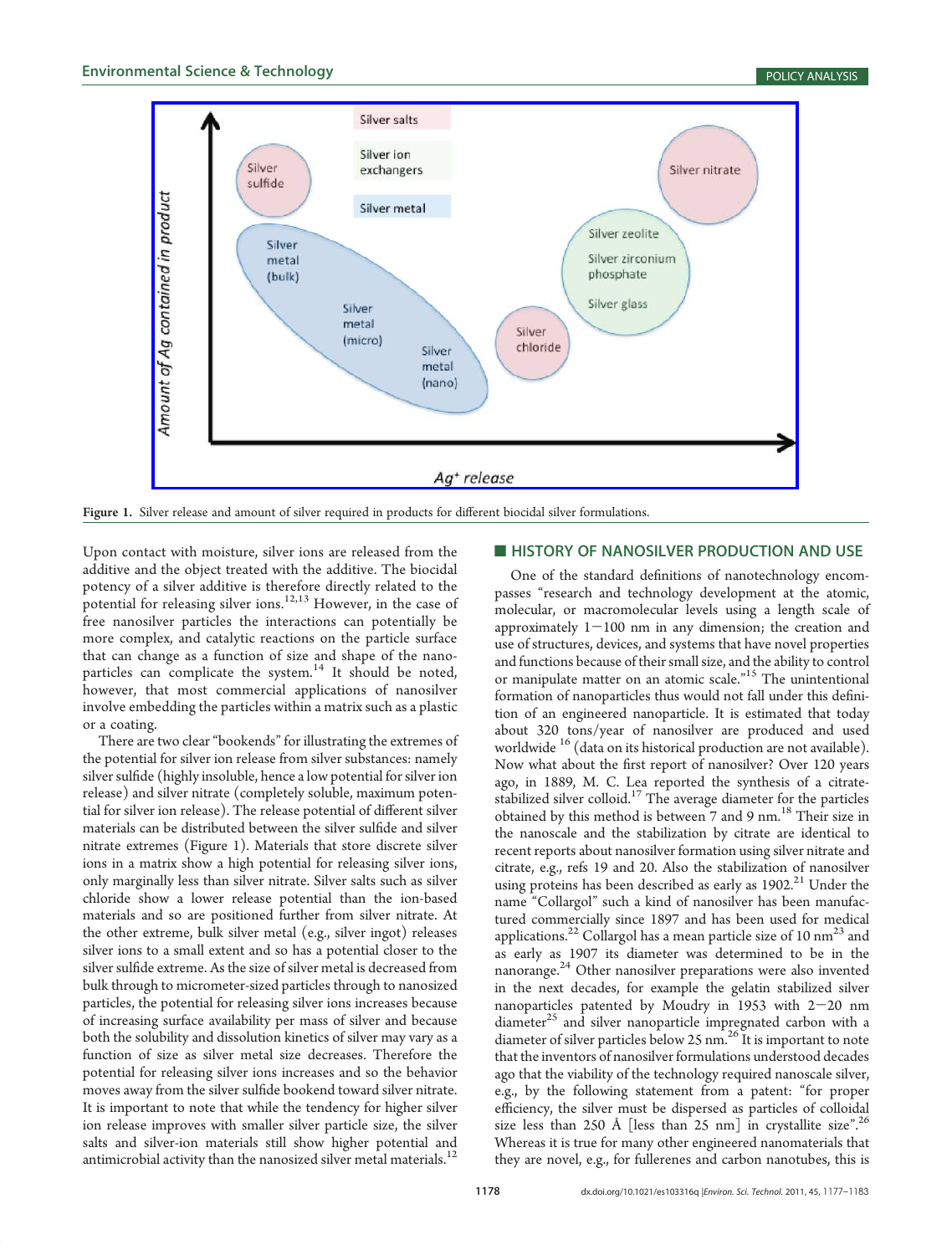| category        | conclusion | selection basis                                                                                                                           | number of registrations |
|-----------------|------------|-------------------------------------------------------------------------------------------------------------------------------------------|-------------------------|
| confirmed nano  | nano       | evaluation based on public citations stating nano nature of product or direct measurements on product<br>material (e.g., Figures 3 and 4) | 7(7%)                   |
| likely nano     | nano       | evaluation based on patent literature and/or manufacturing techniques                                                                     | 42 (46%)                |
| ionic           | not nano   | products contain materials that store and release individual silver ions                                                                  | 31(34%)                 |
| not likely nano | not nano   | products contain macro scale materials, e.g., silver-coated fibers                                                                        | 8(9%)                   |
| unknown         | not nano   | insufficient information available                                                                                                        | 4(4%                    |

| Table 1.  Evaluation of National Pesticide Information Retrieval System (NPIRS; http://ppis.ceris.purdue.edu/npublic.htm) |  |
|---------------------------------------------------------------------------------------------------------------------------|--|
| Database for EPA-Registered Silver Products                                                                               |  |

clearly not the case for nanosilver. This long history of rational fabrication and use of colloidal nanosilver has resulted in a lot of research and knowledge about these nanoparticles over the last 100 years, even if this research is not reported under "nano" terminology.

The nanosilver formulations mentioned in the preceding section have not only been used by scientists and described in the patent literature, but have consistently found their way into the market. In the early part of the 20th century, the commercial sale of medicinal nanoscale silver colloids, known under different trade names such as Collargol, Argyrol, and Protargol, began and over a 50-year period their use became widespread. These nanosilver products were sold as over-the-counter medications and also used by medical doctors to treat various diseases such as syphilis and other bacterial infections.<sup>27</sup>

# **REGISTRATION OF NANOSILVER PRODUCTS IN THE** UNITED STATES

Apart from these medical applications, many biocidal nanosilver products were developed and registered in the United States. Information on EPA-registered silver products for the last 60 years is contained in the NPIRS database (National Pesticide Information Retrieval System, http://ppis.ceris.purdue.edu/ npublic.htm). We searched and evaluated this database for all registered biocides referring to silver as the active substance, and registered labels relating to each product were reviewed for the form of the silver and the company name. Additional searches in public patent literature and general Internet searches specific to the company and product were also used to evaluate the nature of each registered product. Based on these reviews the list of registered silver products was divided into five categories, from surely containing "nano" to not likely containing "nano"(Table 1).

Of the biocidal silver products, 53% likely or surely contain nanosilver but only 7% are advertised as containing nanoparticles. For the majority of the registered products only a combined evaluation of patents and knowledge on manufacturing techniques and materials science can inform about the nature of the silver present in the product. Figure 2 shows the frequency of EPA-registered silver products over the years. The first biocidal silver product registered in the U.S. under the Federal Insecticide, Fungicide, and Rodenticide Act (FIFRA) in 1954 was Algaedyn, a nanosilver product based on the patent by Moudry $^{25}$ that is still used today as an algicide in residential swimming pools. After the establishment of EPA in 1970 all silver registrations in the next 23 years until 1993 were for nanosilver (colloidal silver) or for silver nanocomposites. The first non-nanosilver product was registered in 1994. It is also apparent that the number of "non-nano" silver products has risen substantially in the last 10 years, necessitating also new scientific studies on potential ecotoxicological effects of these "conventional" products.



Figure 2. Registration of biocidal silver and nanosilver products in the U.S. with the categorization according to Table 1.

There are at least three categories of EPA-registered products that employ elemental silver particles with particle sizes less than 100 nm: (a) silver biocidal additives; (b) silver-impregnated water filters; (c) silver algicides and disinfectants. Several examples of each category are identified below.

Silver Biocidal Additives. EPA has registered numerous biocidal additives based on elemental silver particles. Table 2 contains some examples of currently registered biocidal additive products that contain metallic (elemental) silver with very small particle size (<100 nm), including Additive SSB (EPA reg. 83587-3, company NanoHorizons), MicroSilver BG-R (EPA reg. 84146-1, company Bio-Gate), and HyGate 4000 (EPA reg. 70404-10, company BASF, formerly Ciba Corp.). These silver biocides are typically used in plastic and textile applications where the silver is effectively contained within polymer substrates.

Silver-Impregnated Water Filters. EPA has registered multiple silver-impregnated water filters since the 1970s. Bacteriostatic water filters are generally based on activated carbon or ceramics that are impregnated with metallic (elemental) silver exhibiting a very small particle size (<100 nm). It should be noted that impregnating carbon and ceramic materials with metals is widely recognized as a standard technique for the synthesis of nanoscale metal particles. In particular, wet impregnation methods have been employed in production of nanostructured industrial catalysts for decades. Numerous peer-reviewed scientific literature publications clearly establish that impregnation methods lead to nanoscale metal particles (e.g., nanosilver) supported on the impregnated substrate (e.g., carbon).<sup>28,29</sup>

Silver-impregnated water filters currently registered under FIFRA employ impregnation-based manufacturing methods to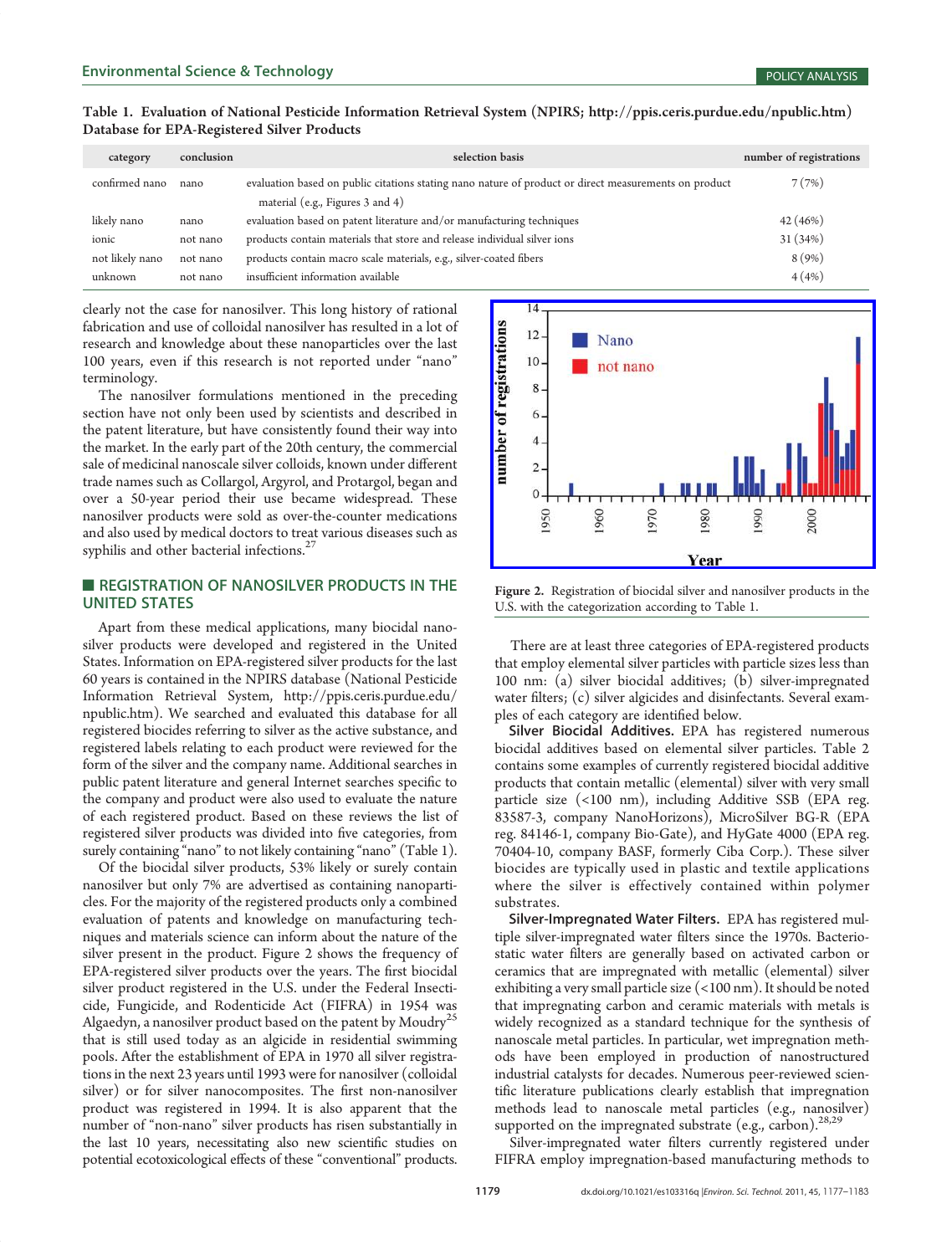|  |  |  |  |  | Table 2. Details about Some Selected EPA-Registered Nanosilver Products |  |  |
|--|--|--|--|--|-------------------------------------------------------------------------|--|--|
|--|--|--|--|--|-------------------------------------------------------------------------|--|--|

| product type | product name                          | company                       | <b>EPA</b> registration number | date registered | reference               |
|--------------|---------------------------------------|-------------------------------|--------------------------------|-----------------|-------------------------|
| water filter | 989 Bacteriostatic Water Filter Media | Barnebey & Sutcliffe Corp     | 58295-1                        | 1-Dec-1988      | a                       |
|              |                                       | (Now owned by Calgon)         |                                |                 |                         |
| water filter | NATURE2 G45-VC40                      | Zodiac Pool Care, Inc.        | 67712-1                        | 21-Nov-2002     | <sup>'</sup> , Figure 3 |
| algicide     | Algaedyn                              | Pool Products Packaging Corp  | 68161-1                        | 31-Dec-1954     | Figure 4                |
| algicide     | Nu-Clo Silvercide                     | Alden Leeds Inc.              | 7124-101                       | 15-Jun-1993     | d                       |
| algicide     | ASAP-AGX                              | American Biotech Laboratories | 73499-1                        | 27-Feb-2002     | с                       |
| additive     | Additive SSB                          | Nanohorizons Inc.             | 83587-3                        | 28-Sep-2007     | d                       |
| additive     | MicroSilver BG-R                      | Bio-Gate AG                   | 84146-1                        | 18-Mar-2008     | e                       |
| additive     | HyGate 4000                           | BASF Corp (Formerly Ciba)     | 70404-10                       | 5-Sep-2008      | e                       |

 ${}^a$ US Patent 3,374,608, "Silver Impregnated Carbon" (1968), Pittsburgh Activated Carbon Company, now owned by Calgon ("activated carbon impregnated with a metallic silver having a crystallite size of not over  $250$  A [25 nm]."..."[T]he silver must be dispersed as particles of colloidal size (less than 250 A") (emphasis added).  $^b$  US Patent 6,165,358, "Water Purifier for a Spa" (2000). Zodiac Pool Care, Inc. "purification materials are described, for example, in U.S. Pat. No. 5,352,369". US Patent 5,352,369, "Method of Treating Water" (1994). Fountainhead Technologies Inc.: "the elemental silver preferably includes at least 2% of silver crystals having crystal sizes between approximately 3 nm and 10 nm" (emphasis added). C "These engineered silver particles currently vary in size between about 10-50 nm in diameter". (April 26, 2005) William D. Moeller, President, American Biotech Laboratories Testimony on Malaria before the U.S. House of Representatives, International Relations Committee, Subcommittee on Africa, Global Human Rights, and International Operations. [http://www.foreignaffairs.house.gov/archives/109/20915.pdf] (p.38)]. <sup>d</sup> SNWG "Evaluation of Hazard and Exposure Associated with Nanosilver and Other Nanometal Oxide Pesticide Products", Presentation to Scientific Advisory Panel (November 4, 2009). Docket ID: EPA-HQ-OPP-2009-0683-0165. [http://www.regulations.gov/search/Regs/contentStreamer?objectId=0900006480a52512&disposition=attachment- &contentType=pdf]. <sup>e</sup> Ciba Specialty Chemicals (Now BASF) "Ciba Specialty Chemicals forms marketing cooperation with Bio-Gate for silver antimicrobial technology" (December 14, 2005, Basel, Switzerland) [http://cibasc.com/index/med-index.htm?reference=41794&checkSum=C441- 84952B5155A13ECC5E419C8F7310] Note figure caption "Scanning electron microscopy showing the high porosity HyGate 4000 powder: primary particle size 50-200 nm..." (emphasis added).

achieve the registered metallic silver form,  $26,30,31$  in many cases with the clear intention to produce nanoscale silver. An example is given in one patent application from 1994: "the elemental silver preferably includes at least 2% of silver crystals having crystal sizes between approximately 3 nm and 10 nm". <sup>31</sup> Silver-impregnated water filters contain nano-silver particles supported on the filter matrix structure.

To verify the presence of nanoscale Ag in water filters, commercially available filters were disassembled and the carbon pellets were crushed and investigated with TEM equipped with a HAADF (High Angle Annular Dark Field) detector that is sensitive toward heavy elements (Figure 3). Details of the analysis can be found in the Supporting Information. Bright nanoparticles are visible distributed on matrix particles having sizes ranging from a few nm to about 100 nm. EDX (energy dispersive X-ray spectroscopy) analysis showed that the bright particles contain Ag whereas spectra of the light gray matrix background have no detectable Ag signal. These analyses clearly prove that during manufacturing of the silver-impregnated water filters Ag nanoparticles are formed and that all silver is present in nanoparticulate form in these filters. However, it remains to be investigated what the fate of this nanosilver is during use of the water filters, whether there is only dissolution and release of ionic silver or whether there is also release of particulate silver.

Silver-impregnated water filters have been safely used for domestic water applications such as drinking water and swimming pool filters for decades. No reports about any health or environmental effects have been reported, although the absence of such reports does not mean that no effects occurred. However, the many decades long use of these EPA registered nanosilver containing products in numerous households presents a unique opportunity for epidemiologists to investigate effects of extended use of nanosilver on human health.

Silver Algicides and Disinfectants. Silver algicides and disinfectants have been FIFRA registered as biocides since

1954. Colloidal nanosilver algicides are based on elemental silver particles maintained in a stabilized solution, containing silver in very small particle size (e.g., <100 nm). Table 2 contains some examples of currently registered biocidal products including Silver Algaedyn (EPA reg. 68161-1, Pool Products Packaging Corp), Nu-Clo Silvercide (EPA reg. 7124-101, Alden Leeds Inc.) and ASAP-AGX (EPA reg. 73499-1, American Biotech Laboratories). Figure 4 shows a TEM micrograph of Algaedyn and the size distribution of the particles determined by image analysis (>3500 particles, details of the analysis can be found in the Supporting Information), proving that Algaedyn contains silver nanoparticles with diameters between 2 and 20 nm.

It should be noted that algicide applications have been used safely in high-exposure, direct water contact, and down-the-drain applications such as swimming pool disinfection for decades without any known damaging impact on humans or the environment. The more than 50-year use of these nanosilver products presents a unique opportunity for environmental scientists to study the effects of the discharge of nanosilver into sewer systems, wastewater treatment plants, and natural waters, especially in residential areas with a lot of swimming pools. Also epidemiologists could study populations of home-owners using silver-based algicides and compare with those using other biocides to get data on a population that has been exposed to nanomaterials for decades.

#### **SILVER NANOTOXICOLOGY**

Colloidal nanosilver has been administered as a medication for almost one hundred years.<sup>22</sup> Regardless of the medicinal claims associated with these products a lot of research on human and animal body distribution and toxicology was carried out with these materials. One early example is a study from 1924 in which the behavior of Collargol nanosilver in the human body is described.<sup>32</sup> Numerous cases of the nontoxic, cosmetic condition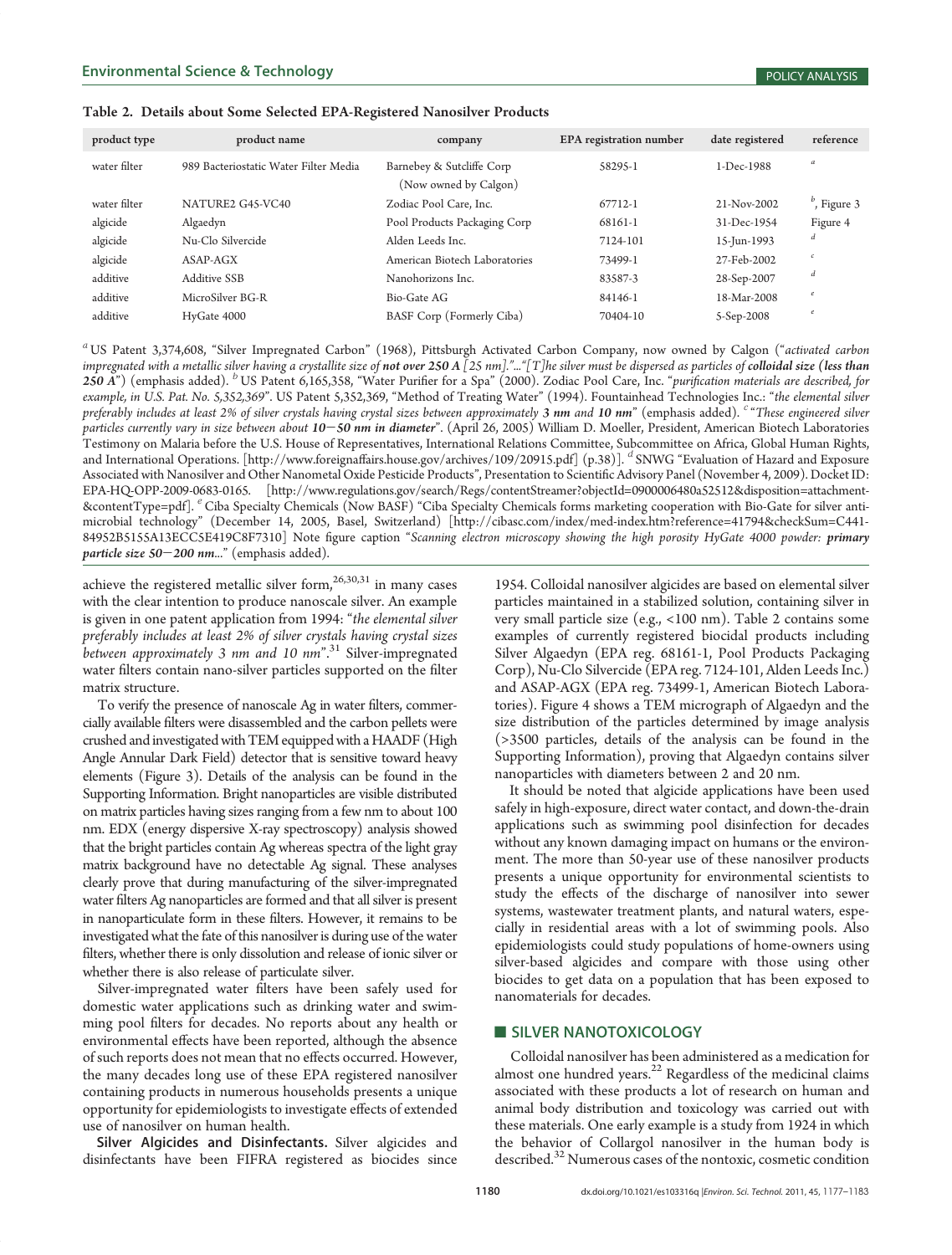

Figure 3. TEM analysis of silver-impregnated carbon filter, Zodiac Nature2 G (EPA registration no. 67712-1). Top left: larger particle with silver particles, discernible by their brightness; top right: magnification of one silver nanoparticle from the picture to the left; bottom left: small silver nanoparticles on gray matrix; bottom right: EDX spectra of the two areas in the TEM picture on the left (1: silver particles, bottom spectrum, 2: background: top spectrum). For details about methods see Supporting Information.

argyria were documented during this period. Argyria is a condition characterized by a bluish-gray discoloration of the skin. $33$ The toxicity of silver is considered to be relatively low  $3$  and toxic effects on humans other than argyria are only observed at very high concentrations (e.g., acute oral LD50 for rats is higher than  $1600 \text{ mg kg}^{-1} \text{ d}^{-1}$ ).<sup>3,33</sup> Gaul and Staud in  $1935^{34}$  listed 43 cases of argyria of which 27 (63%) were caused by Collargol or Argyrol, thus originating from the medical use of colloidal nanosilver. The other cases were caused by silver chloride or silver iodide. A significant portion of the historical toxicological research on the effects of silver on humans can thus be considered early examples of "nanotoxicology"<sup>---</sup>predating what is currently considered to be nanotoxicology<sup>35</sup> by more than 80 years.

In 1939 Hill and Pillsbury<sup>36</sup> collected the available literature on silver and colloidal nanosilver toxicology and derived exposure limits based on the threshold value above which development of argyria can be expected. This threshold value was found to be the intake of 0.9 g of silver over the whole lifetime. The modern drinking water standard of 100  $\mu$ g/L for silver is based on this value<sup>37</sup> and thus includes data on nanoscale-silver. Only a very few studies are available that describe toxicity of bulk silver as opposed to nanosilver or dissolved silver. However, for some standards there is a distinction between metallic and ionic silver; for instance, the American Conference of Governmental Industrial Hygienists has established separate threshold limit values for metallic silver  $(0.1 \text{ mg/m}^3)$  and soluble compounds of silver  $(0.01 \text{ mg/m}^3)$ .<sup>33</sup> We can thus state that with relation to human

toxicology and the legal standards related to occupational and consumer health, the toxicity of nanosilver has been taken into account and thus the existing standards are sufficient to protect consumers also from novel nanosilver, at least in forms equivalent to those available in the 1930s.

If we turn our attention to environmental risk assessment of silver we see a different picture. The data about effects of silver on environmental organisms were almost exclusively obtained using dissolved silver.<sup>38</sup> Most research on nonmammalian species was based on the use of dissolved silver and only recently were ecotoxicological studies with nano-Ag published, e.g., refs 8, 40, and 41. However, it has been questioned if data obtained using ionic silver should be used to derive threshold values in the environment.<sup>42</sup> Silver in natural waters is typically associated with the particulate and colloidal fraction<sup>43</sup> and is thus to some extent naturally present as nanoparticles and metal-sulfide clusters.<sup>44</sup> Furthermore it should be noted that the latest research indicates that under real-life environmental exposure conditions nanosilver is rapidly converted to silver sulfide, resulting in material forms that give no measurable impact on wastewater treatment plants and are much less toxic than ionic silver. $44-46$ The conversion to silver sulfide highlights the importance of accounting for speciation and passivation of silver materials by ubiquitous environmental species under real-life conditions in real-world risk assessment of nanosilver materials.<sup>5</sup>

Because many of the aquatic species are several orders of magnitude more sensitive to silver than mammals and humans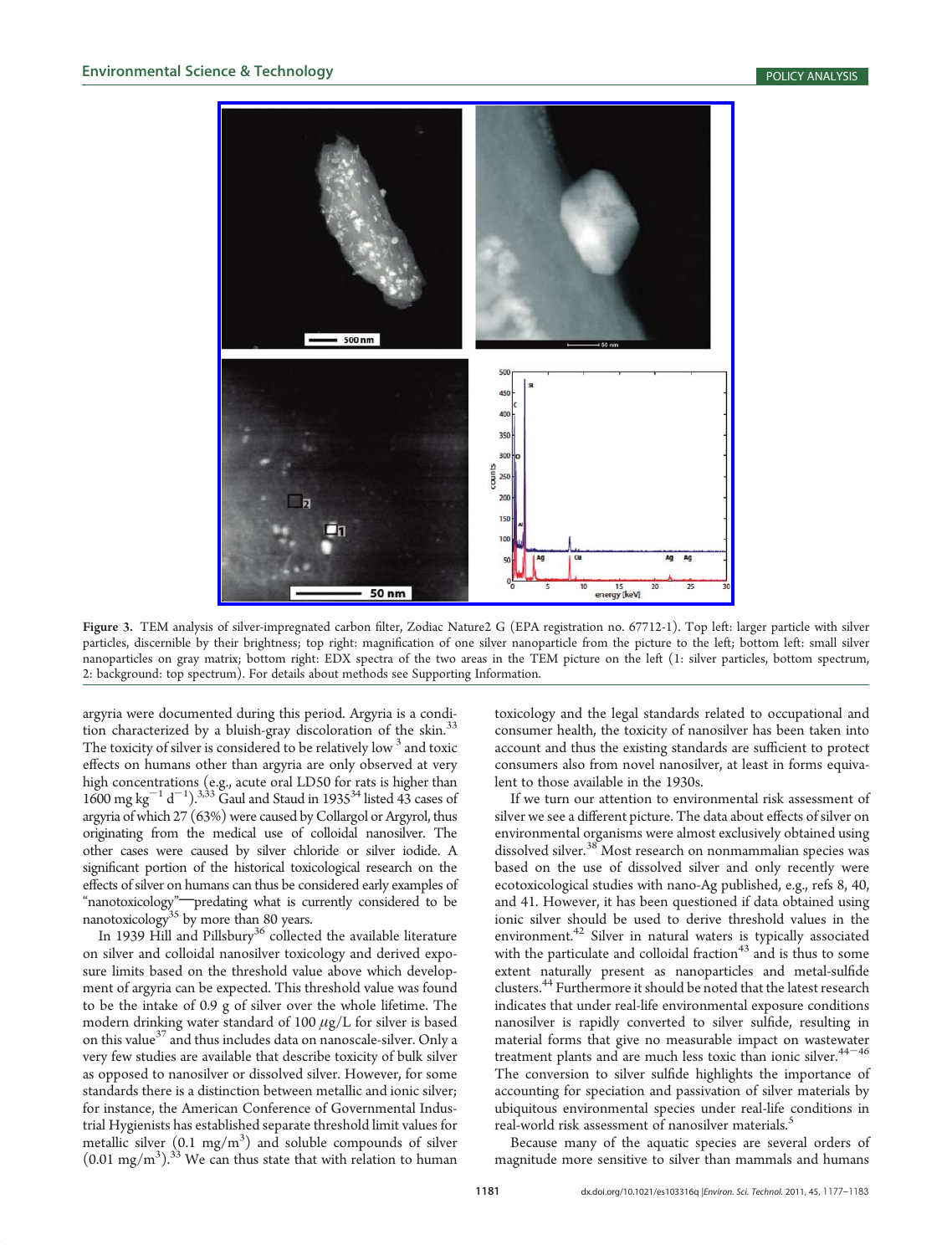

Figure 4. TEM analysis of the algicide Algaedyn (EPA registration no. 68161-1) (top) and particle size distribution by image analysis (bottom). For details about methods see Supporting Information.

(with lethal concentrations for some sensitive aquatic organisms of only  $1-5 \mu g/L^3$ ), the question whether nanosilver has a different toxicity than dissolved silver is of eminent importance. However, this should be discussed in the light of the recent findings that the silver present in the environment is to a large extent present in particulate form and as nanoclusters and not as dissolved silver.

It should also be kept in mind that the expected concentrations of nanosilver in the surface waters of the U.S. are between 0.09 and 0.43 ng/ $L^{47}$  whereas total silver concentrations in water were modeled to be between 40 and 320 ng/L for European surface waters.<sup>42</sup> Nanosilver thus contributes only a small extent to the total silver flow in the environment.

# **IMPLICATIONS FOR POLICY OF NANOSILVER**

Regardless of what nomenclature is used, any concept of risk must ultimately derive from chemical and physical characteristics of a specific material. Applying the general prefix "nano" does not in itself automatically render a material harmful. Although today's nanosilver has many alternative nomenclatures and historical aliases including "colloidal silver", the underlying material is the same<sup>---</sup>extremely small particles of silver. Contrary to many common assumptions, nanosilver materials have a deep historical record of demonstrated safe use together with a long period of formal and successful regulatory oversight. The use of very high doses of colloidal nanosilver at the beginning of the 20th century has sparked a vast amount of research on the toxicology of nanosilver, resulting in the first exposure limits for silver and subsequent regulations on its use. Clearly nanosilver is a material that does not fit the paradigm of a "new" chemical with new and unknown risks. To consider otherwise is to confuse nomenclature (nano) instead of considering the material itself.

Regulators rightly state that policy needs to be made on the basis of sound science. A first principle of science is that assumptions need to be tested. For example nanosilver is assumed to be a new material because of the term "nano". However, on close inspection nanosilver materials have a long history of relatively safe and regulated use. Historical perspective also shows us that nanosilver has been intentionally manufactured and adopted commercially across a wide spectrum of everyday applications for decades. For example, EPA-registered silver nanoparticles have been safely used in down-the-drain and highvolume water-contact applications (e.g., swimming pool algicides and drinking water filter systems) bringing benefit to millions of consumers over a period of 50 years. On balance, a substantial amount is known about silver and silver nanoparticles and that historical experience of use and exposure actually points to these materials being relatively safe. While there are naturally topics where there is ample opportunity to improve scientific understanding about nanosilver (e.g., with respect to its environmental behavior and effects), it would be a mistake for regulators to ignore the accumulated knowledge of our scientific and regulatory heritage in a mistaken bid to declare nanosilver materials as new chemicals, with unknown properties and automatically harmful simply on the basis of a change in nomenclature to the term "nano". However, this does also not mean that nanosilver should be treated as harmless without testing its effect, but rather that it is sufficient to apply the already strict and coherent risk assessment framework for other silver-containing materials and products that often have a shorter history of regulated use.

# **ASSOCIATED CONTENT**

**6** Supporting Information. TEM analysis of water filters and TEM analysis of Algaedyn. This material is available free of charge via the Internet at http://pubs.acs.org.

### **NUTHOR INFORMATION**

#### Corresponding Author

\*E-mail: nowack@empa.ch.

#### **ACKNOWLEDGMENT**

We thank Dr. James Delattre and Dr. Rosalind Volpe of the Silver Nanotechnology Working Group (SNWG) for valuable contributions to the background of this article. We thank Dr. Ralf Kaegi from Eawag for performing the TEM analyses.

#### **REFERENCES**

(1) Nowack, B.; Bucheli, T. D. Occurrence, behavior and effects of nanoparticles in the environment. *Environ. Pollut.* 2007, 150, 5-22.

 $(2)$  Wiesner, M. R.; Lowry, G.  $\overline{V}$ .; Jones, K. L.; Hochella, M. F.; Di Giulio, R. T.; Casman, E.; Bernhardt, E. S. Decreasing Uncertainties in Assessing Environmental Exposure, Risk, and Ecological Implications of Nanomaterials. Environ. Sci. Technol. 2009, 43 (17), 6458-6462.